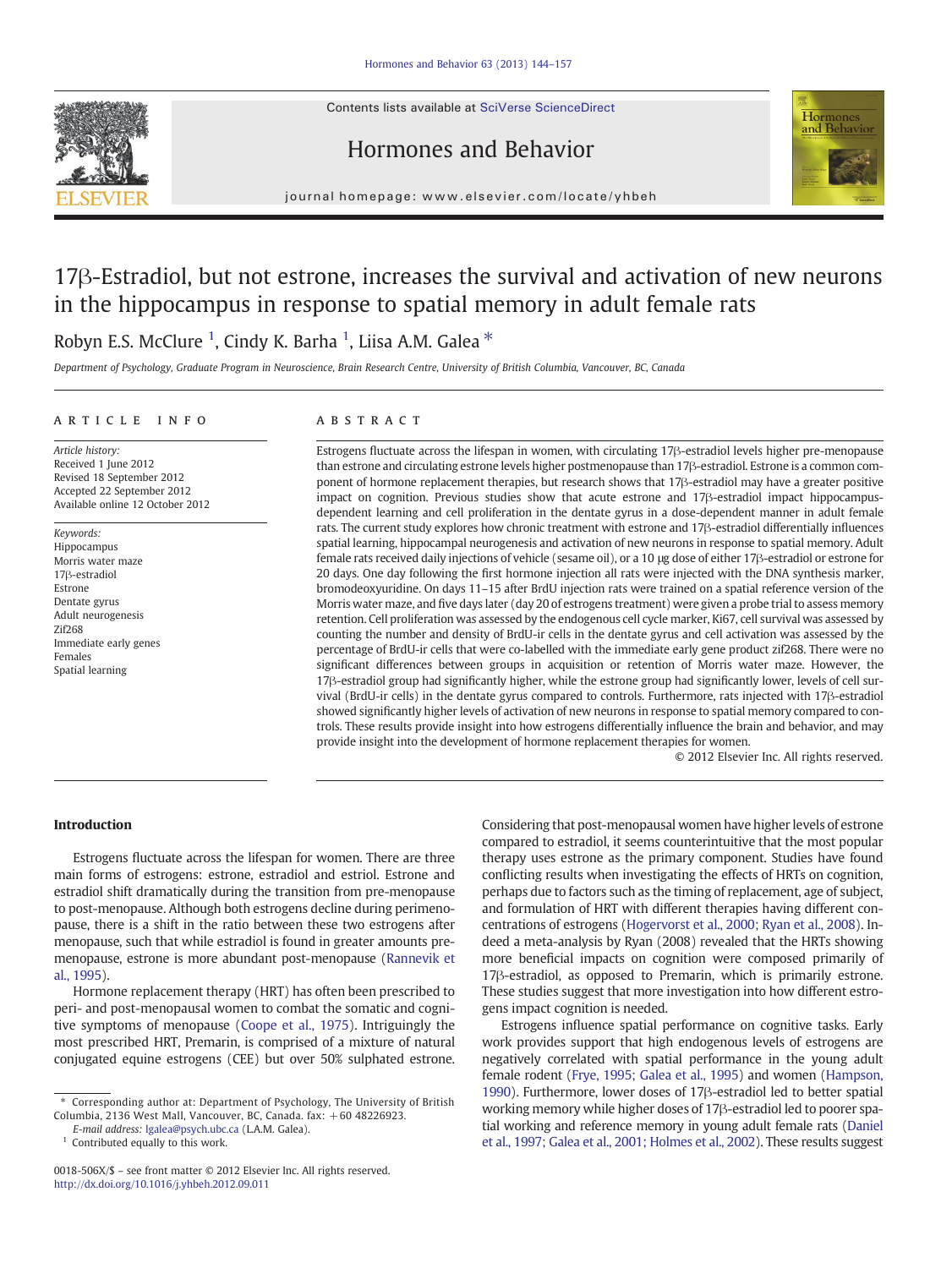a dose-dependent relationship between the level of 17β-estradiol and spatial performance, with lower levels facilitating but higher levels of 17β-estradiol impairing spatial performance. Studies suggest that 17β-estradiol works directly in the hippocampus to exert its effects on hippocampus-dependent learning and memory in female rodents [\(Sinopoli et al., 2006; Zhao et al., 2010](#page--1-0)). Furthermore, there are a number of studies showing a link between menstrual cycle status, estrogens, cognition and activity in the hippocampus and cortex in primates ([Dietrich et al., 2001; Hao et al., 2003; Schöning et al.,](#page--1-0) [2007](#page--1-0)), suggesting that the effects of estrogens are not limited to rodents.

Fewer studies have examined the influence of other estrogens, such as estrone, on cognition. Recently we found that while both 17β- and 17α-estradiol (a naturally occurring optical isomer of 17β-estradiol) showed a dose-dependent facilitation of hippocampus-dependent contextual fear conditioning, estrone either had no significant effect or impaired contextual fear conditioning [\(Barha et al., 2010\)](#page--1-0). Intriguingly, post-training hippocampal infusions of either 17β-estradiol or estrone led to improved retention on the T-maze footshock avoidance task, in which performance is not dependent on the integrity of the hippocampus ([Farr et al., 2000](#page--1-0)). Furthermore, treatment with Premarin, which is composed mainly of estrone and significantly increases circulating levels of estrone, impairs hippocampus-dependent spatial working and reference learning ([Barha and Galea, in press\)](http://dx.doi.org/). These findings collectively suggest that the effects of estrogens on cognition depend on dose, type of estrogens and cognitive task.

Estrogens also influence neuroplasticity in the hippocampus. In the adult female, 17β-estradiol influences apical spine density in the CA1 region of the hippocampus [\(MacLusky et al., 2005; Woolley et](#page--1-0) [al., 1990\)](#page--1-0) and alters neurogenesis in the hippocampus [\(Barker and](#page--1-0) [Galea, 2008; Galea and McEwen, 1999; Gould et al., 1999; Ormerod](#page--1-0) [and Galea, 2001; Ormerod et al., 2003](#page--1-0)). Fewer studies have examined the influence of estrone on neuroplasticity in the hippocampus. Acute estrone treatment increases both the synaptic protein synaptophysin and cell proliferation ([Barha et al., 2009b\)](#page--1-0) in the hippocampus, but to date no studies have examined the influence of chronic estrone treatment on neuroplasticity.

Adult neurogenesis occurs in the dentate gyrus of the hippocampus of most mammalian species studied, including humans [\(Eriksson et al., 1998; Gould et al., 1997\)](#page--1-0). Adult neurogenesis in the dentate gyrus of the hippocampus consists of at least four processes: cell proliferation (production of new cells), migration (migration of new cells to the appropriate place), differentiation (the phenotype of new cells) and cell survival (cells surviving to maturity). The number of new neurons can be increased by enhancing cell proliferation, increasing the percentage of cells that become neurons and/or by enhancing the survival of new neurons (for review see [Barha et al.,](#page--1-0) [2009a\)](#page--1-0). It is possible to increase the number of cells surviving without influencing cell proliferation, as well as increase the number of cells proliferating without influencing cell survival. For example, chronic exposure to antidepressants upregulates cell proliferation but has no independent effect on cell survival [\(Malberg et al., 2000](#page--1-0)), while exposure to an enriched environment or chronic testosterone upregulates cell survival, but has no independent effect on cell proliferation [\(Olson](#page--1-0) [et al., 2006; Spritzer and Galea, 2007\)](#page--1-0). Adult hippocampal neurogenesis is modulated by many factors including hippocampus-dependent learning and gonadal hormones, such as estradiol ([Barha et al., 2010;](#page--1-0) [Barker and Galea, 2008; Epp et al., 2011a, 2011b; Galea and McEwen,](#page--1-0) [1999; Holmes et al., 2002](#page--1-0)). For example, repeated estradiol treatment decreases the survival of new neurons in the dentate gyrus of the hippocampus in adult female, but not male, rodents ([Barker and Galea, 2008](#page--1-0)). Hippocampus-dependent learning can either increase or decrease hippocampal neurogenesis in male rats, an effect dependent on task difficulty [\(Epp and Galea, 2009](#page--1-0)), quality of learning [\(Epp et al., 2007; Sisti](#page--1-0) [et al., 2007\)](#page--1-0) and age of new neurons at the time of exposure and perfusion [\(Epp et al., 2007, 2011a, 2011b](#page--1-0)). To our knowledge, only two studies

have investigated how neurogenesis might be impacted in females after training on a hippocampus-dependent task with equivocal results, likely depending on the type of task [\(Chow et al., submitted for publication;](#page--1-0) [Dalla et al., 2009](#page--1-0)), but no studies have investigated the role of estrogens to modulate this effect.

Increases in hippocampal neurogenesis do not necessarily equate to enhancements in certain forms of learning and memory ([Barha](http://dx.doi.org/) [and Galea, in press; Butz et al., 2006; Jessberger et al., 2007](http://dx.doi.org/)). The role of new neurons in the function of the dentate gyrus is still under investigation and it is possible that these new neurons may not be necessary for the successful completion of all tasks dependent on the hippocampus (for review see [Koehl and Abrous, 2011\)](#page--1-0). New evidence suggests that it is important to determine whether new cells in the dentate gyrus are also properly activated in response to learning and memory performance. One such method involves assessing the expression of immediate early genes (IEGs) in new cells. There are several IEGs that respond to learning and memory including the IEG product zif268 that shows increased expression in response to the Morris water maze ([Clark et al., 2012\)](#page--1-0). Recent research shows that new neurons in the hippocampus may preferentially respond to spatial, compared to cued, learning in male rodents as assessed by expression of IEG [\(Epp et al., 2011a; Kee et al., 2007\)](#page--1-0). Importantly, treatment with the HRT Premarin decreased activation of new neurons in the dentate gyrus of female rats, which was correlated with impaired spatial working and reference learning and memory ([Barha and Galea,](http://dx.doi.org/) [in press\)](http://dx.doi.org/). However, no studies have investigated activation (as assessed by IEG) of new neurons in response to hippocampus-dependent learning after administration of 17β-estradiol or estrone.

The aim of this study was to explore how chronic high doses of estrone and 17β-estradiol impact hippocampus-dependent spatial reference memory, hippocampal neurogenesis and activation of new neurons in response to spatial memory using a rodent model of surgical menopause. To examine this, ovariectomized rats were given daily injections of either a vehicle (sesame oil), or a 10 μg dose of either 17β-estradiol or estrone for 20 days and trained on a spatial reference memory version of the Morris water maze. We hypothesized that chronic 17β-estradiol and estrone would differentially impact hippocampal neurogenesis and performance on the Morris water maze. We also hypothesized that chronic 17β-estradiol would significantly increase activation of new neurons, while estrone would significantly decrease activation of new neurons in response to spatial memory compared to controls.

#### Experimental procedures

#### Subjects

Subjects were 27 adult female Sprague–Dawley rats bred and raised at the University of British Columbia. The rats weighed between 208 and 260 g at the start of testing and were approximately 3 months of age. All subjects were bilaterally ovariectomized through bilateral flank incisions while under anaesthesia using 1-chloro-2,2,2-trifluoroethyl difluoromethyl ether (isofluorene, Boxter, Mississauga, ON, Canada). Rats were induced at a flow rate began at 5% and maintained at 2.5–3% to sustain a stable respiratory rate. Animals were also given 5 mL of lactate ringer solution and 5 mg/kg injection of a nonsteroidal antiinflammatory analgesic (Anafen, MERIAL Canada Inc., Baie d'Urfe<sup>c</sup>, Quebec, Canada). The animals were left for a week undisturbed but monitored to recover from surgery. Subjects were housed individually in standard cages supplemented with a polyvinylchloride tube, paper towel, in addition to food and water ad libitum and on a 12:12 h light/dark schedule with temperature maintained between 21° and 22 °C. All the testing was conducted in accordance with the Canadian Council for Animal Care guidelines and was approved by the Animal Care Committee at the University of British Columbia.